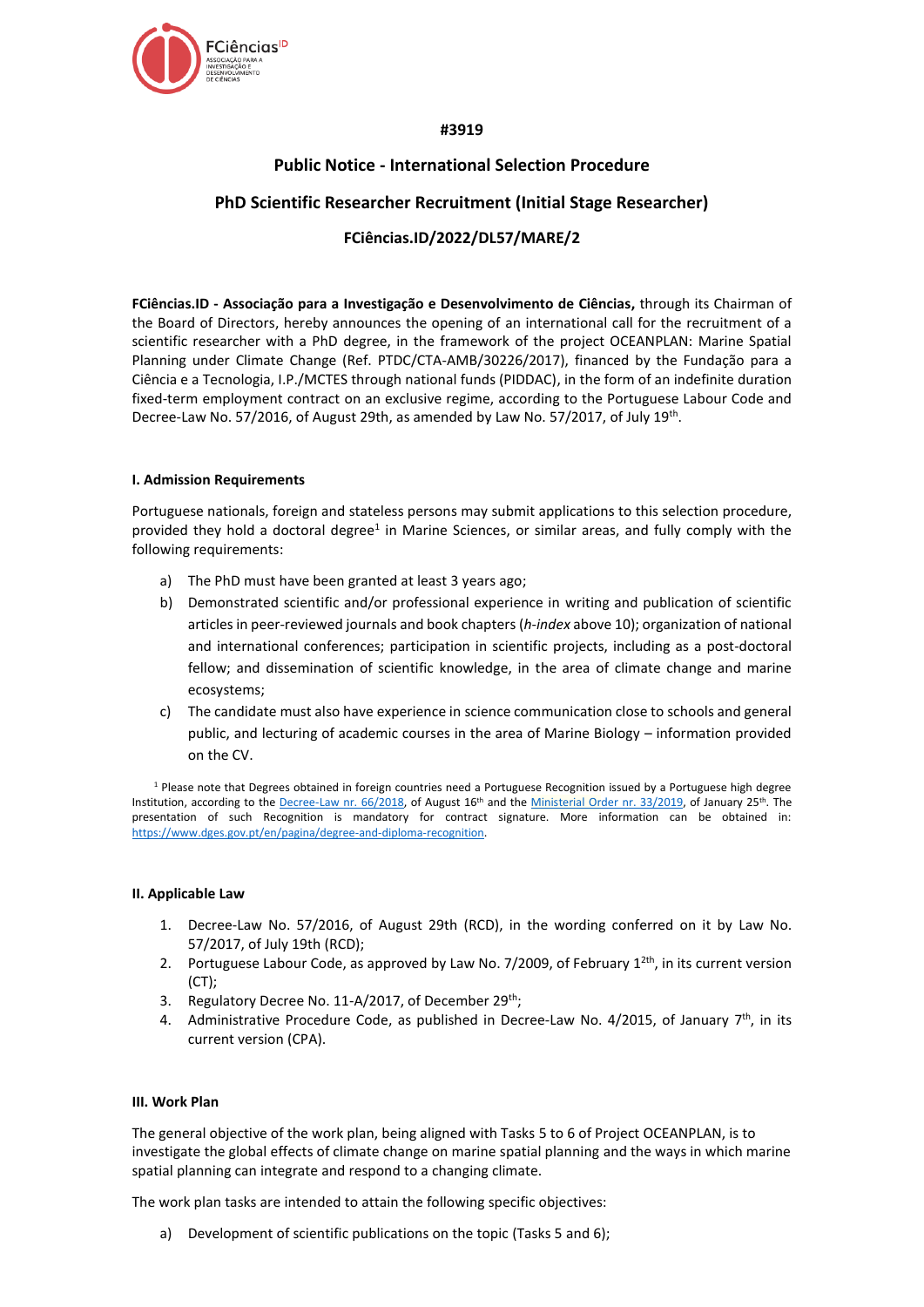

- b) Communication and dissemination of project results (Tasks 5 and 6);
- c) Development of project reports and participation in team meetings (Task 6).

### **IV. Composition of the Jury**

In accordance to article 13 of the RCD, the members of the jury are:

- President Catarina Frazão da Fonseca Ribeiro dos Santos;
- 1st Member of the jury Rui Afonso Bairrão da Rosa;
- 2nd Member of the jury Tiago Filipe Baptista da Rosa Repolho;
- 1st Alternate Member of the jury Ana Carina Vieira da Silva;
- 2nd Alternate Member of the jury Francisco Arnaldo de Leite Andrade.

#### **V. Place of work**

Work will be developed at the facilities of Research Center MARE-ULisboa – Marine and Environmental Sciences Centre-ULisboa, in the Guia Marine Laboratory (Cascais), Lisbon, Portugal.

#### **VI. Contract Duration**

The full-time indefinite duration fixed-term employment contract is expected to start on June 2022, will last until the Work Plan referred to in section III is completed. It will have an expected duration of 3 months, and will not exceed the limits set in the RCD, including an initial experimental trial period of 30 days.

#### **VII. Monthly Allowance**

The gross monthly salary is stipulated in clause 1 a) of article 15 of the RCD, corresponding to level 33 of the Single Remuneratory Table, as approved by Government Order No. 1553-C/2008, of December 31st, updated by the decree-law nr. 10-B/2020, of March  $20<sup>th</sup>$ , and by the decree-law nr. 109-A/2021, of December 7<sup>th</sup>, being 2.153,94 Euros, on an exclusive regime, plus holiday and Christmas allowances, as well as food allowance in the amount and conditions set out for workers with a legal employment relationship under the Labour Code.

#### **VIII. Evaluation of applications**

- 1. Failure to comply with the Admission Requirements implies the non-admission of candidates in absolute merit.
- 2. According to article 5 of the RCD, the selection of the candidates approved in absolute merit will rely on the evaluation of their scientific and curricular achievements in the last five years, taking into consideration the quality and relevance of the scientific production, and the professional activity indicated as more relevant by the candidate, for the project.
- 3. Based on the assessment of the candidates' scientific and curricular background in the last 5 years, each member of the jury presents a justified proposal for admission (final classification equal to or greater than 80%) or exclusion (final classification below 80%) for each candidate, according to the evaluation criteria referred to in paragraph 5.
- 4. The final classification of candidates is given on a scale of 0 to 100%.
- 5. Evaluation of the relative merit of candidates, will rely on the following criteria: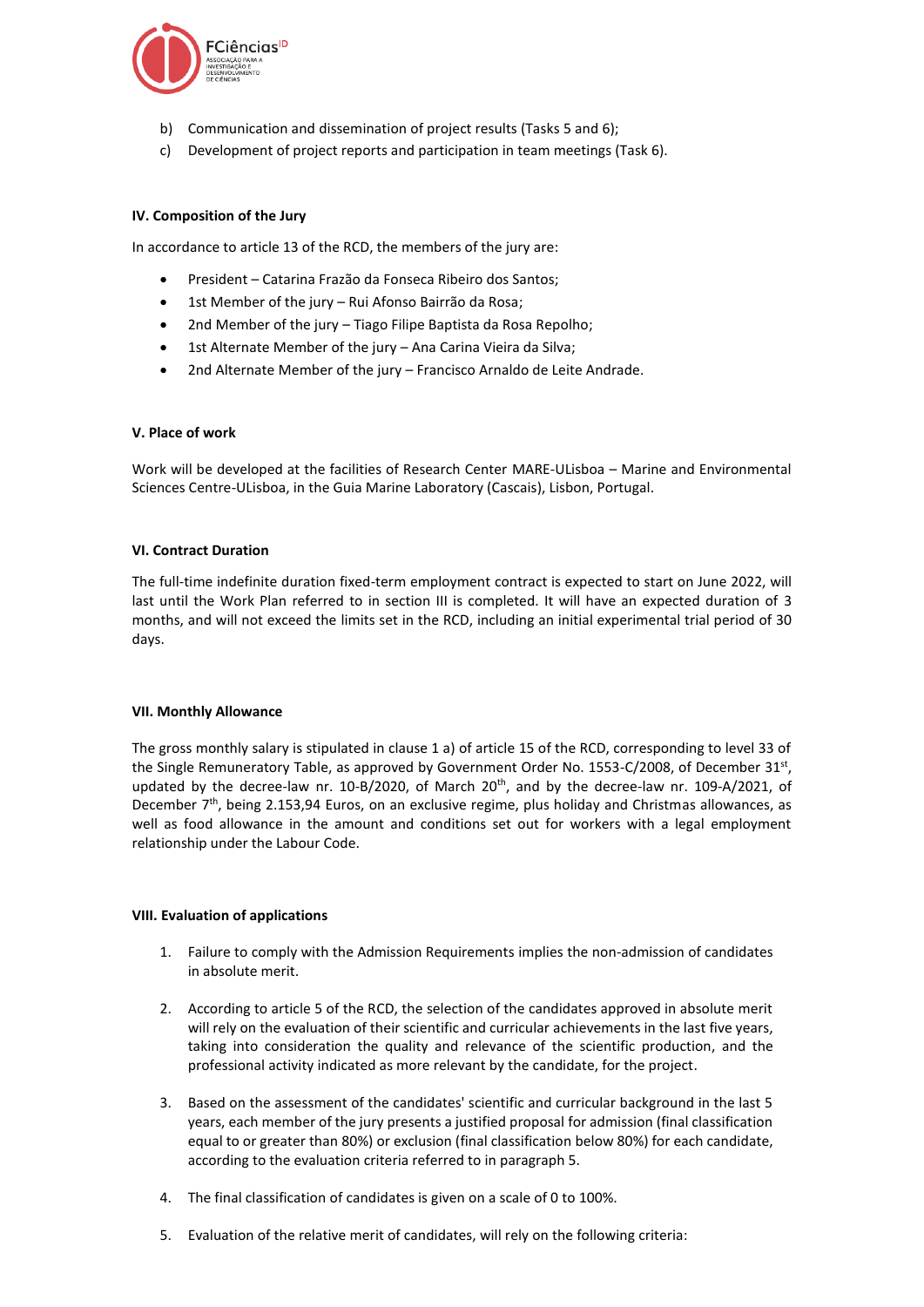

- a) Scientific publications in peer-reviewed journals in the area of climate change and impacts of harmful algae blooms in marine ecosystems - 50%;
- b) Participation in relevant scientific projects in the area of climate change and marine ecosystems - 20%;
- c) Pedagogical and outreaching activities, in particular in the context of promoting scientific practices, organization of courses, seminars/talks and conferences in the area of climate change and marine ecosystems - 20%;
- d) Assessment of the references provided by the candidate 10%;
- e) Interview, if deemed necessary by the jury 10%.
- 6. The jury may decide to interview the three best ranked candidates [in criteria a) to d) of paragraph 5)], for clarifications and improved explanations of curricular elements. If there is an interview, the sum of the classification obtained in the evaluation criteria a) to d) will correspond to 90% of the final classification and the interview will correspond to 10%.
- 7. The jury shall deliberate by means of a roll-call vote based on the evaluation criteria.
- 8. Minutes of the jury meetings are drawn up, summarizing all relevant elements considered by jury members, as well as their individual votes and justifications.
- 9. After completion of the evaluation process, the jury will draw up a ranking of successful candidates with their classifications.
- 10. Hiring will be decided by the Chairman of the Board of Directors of FCiências.ID, based on the final jury recommendation.
- 11. The evaluation results will be published on the website of the FCiências.ID ("Concursos" tab). The candidates will be individually notified of the evaluation results by e-mail sent to the address indicated in the "Personal Data" section of the submitted form.
- 12. With the notification referred to in paragraph 11, the hearing phase of interested parties referred to in Article 121 *et seq.* of the CPA will begin, and last for ten working days.
- 13. The possible pronouncement of the candidate in a prior hearing must be addressed to the President of the jury and submitted in writing to [concursos@fciencias-id.pt.](mailto:concursos@fciencias-id.pt) The President of the jury will convene a jury's meeting to produce the final decision, within thirty working days.
- 14. Within five working days of the final jury decision, the Chairman of the Board of Directors of FCiências.ID will approve it and the candidates will be notified.
- 15. The communication between FCiências.ID [\(concursos@fciencias-id.pt\)](mailto:concursos@fciencias-id.pt) and the candidates will be electronic and will comply with the following rules:
	- a) At the time of electronic submission of any document namely in the case of paragraph no 12 - the candidates must generate proof of "sent message".
	- b) FCiências.ID will send an email message acknowledging documents received to the email address used by the candidates, within two working days.
	- c) In case of absence of a confirmation receipt by FCiências.ID showing the possibility of technical problems that should neither be the responsibility of the candidate nor FCiências.ID - the candidates should contact FCiências.ID, with the proof referred to in point (a), to ensure delivery and proper receipt of the documents concerned.

#### **IX. Compliance with public policies**

1. FCiências.ID actively promotes a policy of non-discrimination and equal access, so that no candidate can be privileged, benefited, disadvantaged or deprived of any right or exempt from any duty due to, inter alia, ancestry, age, sex, sexual orientation, marital status, family status,